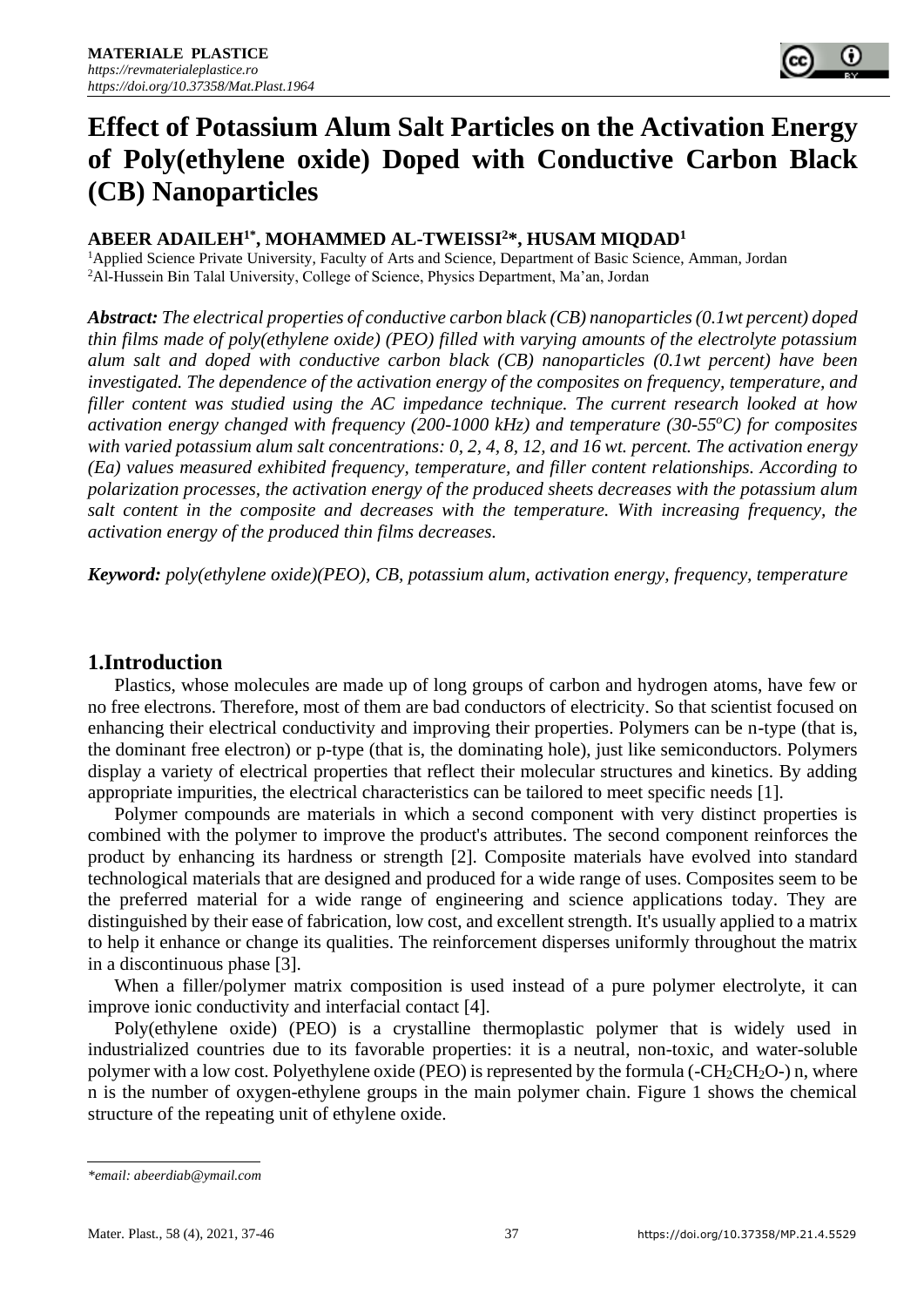



**Figure 1.** Structure of poly(ethylene oxide)

Poly(ethylene oxide) (PEO) polymers are soluble in water as well as in many organic solvents (for example, methylene chloride, toluene, ethanol, chloroform, and acetone). PEOs are white solids having melting points based on their molecular weights. The interesting properties of PEO are its relatively low melting point 65°C, low toxicity, and low glass transition temperatures of -65°C, which allows ion transport at ambient temperature. On the other hand, PEO is the best used polymer, due to its large solvating power with ions, good processing ability, and outstanding mechanical properties [1,5].

The chemical formula of potassium alum is KAl(SO<sub>4</sub>)<sub>2</sub>. Also, it is available in another dodecahydrate form as  $KAI(SO<sub>4</sub>)<sub>2</sub>$ . 12(H<sub>2</sub>O). When the sulfate of a singly charged cation (e.g.,  $K<sup>+</sup>$ ) is combined with the sulfate of any of a number of triply charged cations (e.g.,  $Al^{3+}$ ), a variety of hydrated double salts are formed. With sulfate, single-charged potassium cations, and other elements and compounds, aluminum sulfate can create alum. It is commonly used in leather tanning, dyeing, water purification, fire retardant textiles, and baking powder. Because this molecule is a salt, it dissolves fully into individual ions in a solution. In contrast to coordination compounds that keep the same coordination geometry in the solid and solution stages, the octahedral coordination of metal ions is dependent on the crystal structure in this case [6].

Carbon black (CB) is a form of para-crystalline carbon. It's a conductive material comprised largely of carbon atoms or aggregates, although it can also have large amounts of hydrogen and oxygen. It's used as a reinforcing filler in polymers to improve electrical conduction and reduce resistance. This property is thought to be a result of the carbon black particle structure joining them together to form conductive channels or due to the "tunnel effect" of electrons hopping between dispersed carbon black particles [7,8].

# **2. Materials and methods**

# **2.1. Materials and composites films preparation**

PEO, alum and carbon black powders were combined together with methanol as a solvent. The mixture was then stirred for two days with a rotating magnet to achieve a homogenous mixture. The combination was directly casted to tiny films in a glass mold. The methanol was allowed to evaporate fully at room temperature after two days. For two days, all samples were dried in a 40°C oven.

#### **2.3. Electrical measurements**

Impedance  $(Z)$  and phase shift angle ( $\varphi$  in degrees) measurements with an LF impedance analyzer were used to investigate the alternating current electrical properties of polyethylene oxide/alum thin films doped with carbon black. Impedance measurements were performed at different temperatures and applied field frequency range from 30 kHz to 3 MHz. In the sample holder shown in Figure 2, the test specimens were firmly inserted between two copper electrodes. The impedance analyzer was connected to these electrodes via cables. Disc-shaped samples with a diameter of 2 cm and a thickness of 120 μm were cut from the prepared films. The test samples were packed firmly in a compartment between two copper electrodes connected to the impedance analyzer by cables. The temperature of the cell was measured using thermocouple wires after it was placed in an oven. To achieve a constant condition of temperature, a 20 min interval was maintained between subsequent impedance measurements. To achieve a constant condition of temperature, a 20 min interval was maintained between subsequent impedance measurements. By altering the applied frequency, the impedance analyzer reads the sample's impedance and phase angle data. The mean and standard deviations were estimated with a mean error of around (3–5%). Impedance measurements were taken in 5°C steps throughout a temperature range of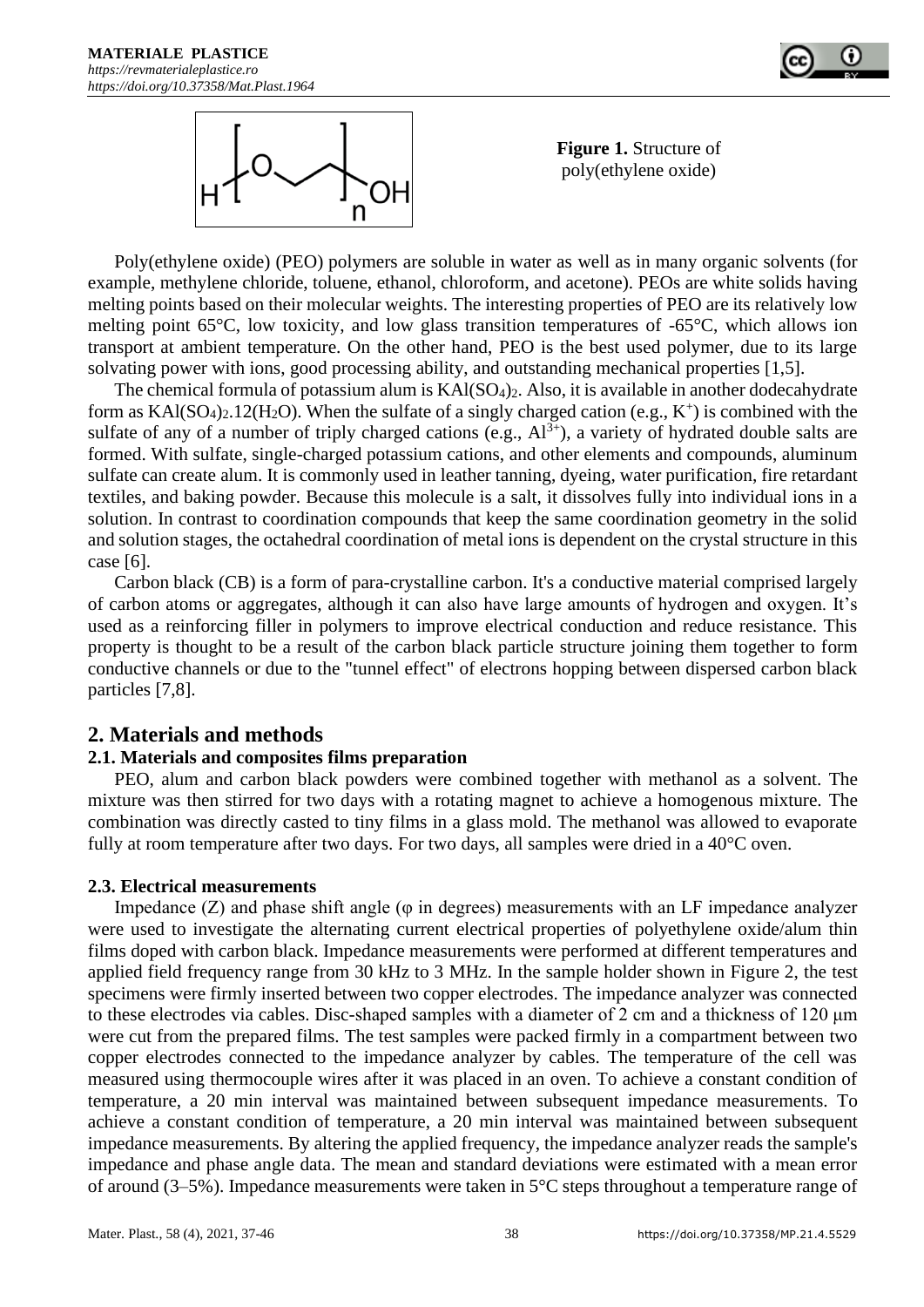

 $(30^{\circ}C - 55^{\circ}C)$  in a frequency range of about (200-1000 kHz). No higher temperature measurements were taken since the melting point of poly(ethylene oxide) is around 60°C. At steady state, temperature data was taken.



**Figure 2.** The sample holder diagram impedance analyzer

Dielectrics are a particular class of materials that are insulators under almost all situations. Under the influence of an external electric field, their ions, electrons, or molecules can be polarized. which is an interesting and important characteristic. The total capacitance of these devices will rise when these materials are inserted between the charged plates, as in capacitors. This use is one of the material's most important applications [9,10].

The following equations can be used to determine the real and imaginary components of the sample's complex impedance:

$$
Z' = Z\cos\varphi\tag{1}
$$

$$
Z'' = Z\sin\varphi\tag{2}
$$

The sample's dielectric constant  $\mathcal{E}'$ , and dielectric loss  $\mathcal{E}''$  are computed using the following formulae [9]:

$$
\mathcal{E}' = \frac{z''}{2\pi f c \cdot z^2} \tag{3}
$$

$$
\mathcal{E}^{\prime\prime} = \frac{z^{\prime}}{2\pi f C \cdot Z^2} \tag{4}
$$

where f is the frequency of the electric fields that generated from alternating current, and Co is the capacitance of the two plates of the cell (capacitor) when the region between them has air and is given by:

$$
C_0 = \varepsilon_0 A / d \tag{5}
$$

where A is the area of the plates, d is the distance between the two plates, and  $\varepsilon_0$  is the electrical permittivity of free space  $\{\epsilon_0 = 8.854 \times 10^{-12} \text{ F.m}^{-1}\}.$ 

The sample's AC conductivity was determined using the following equation [11]:

$$
\sigma_{AC} = 2\pi f \varepsilon_0 \varepsilon''
$$
 (6)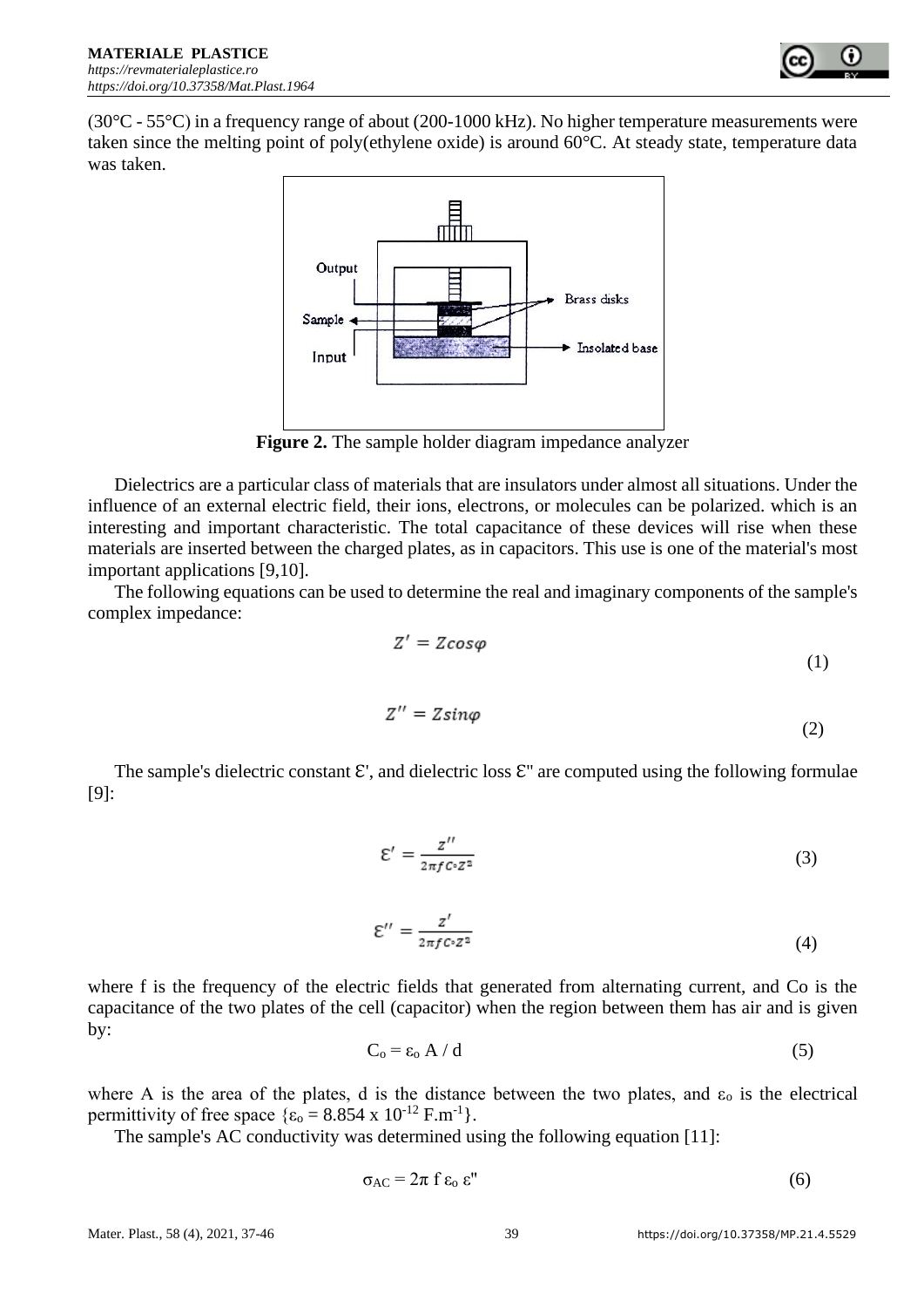The Arrhenius equation is used to compute the activation energy  $(E_a)$  of the conduction process, which is provided by:

$$
\sigma = \sigma_o \exp\left[-\mathbf{E}_a / k_B \mathbf{T}\right] \tag{7}
$$

where  $\sigma$  is the conductivity,  $\sigma_0$  is the material constant conductivity, T is the temperature of the material in Kelvin, and k<sub>B</sub> is the Boltzmann constant (k<sub>B</sub> = 1.38 x 10<sup>-23</sup> J / K) [12].

# **3.Results and discussions**

The electrical properties of polyethylene oxide/alum composites doped with carbon black, containing 0, 2, 4, 8, 12 and 16 % by weight potassium alum salt were studied, and some of their physical parameters such as the AC electrical conductivity and activation energy were determined. Potassium alum salt added to the matrix of polyethylene oxide to compose thin films, is being investigated to evaluate the role of the potassium alum salt particles in the process of activation energy when the electric field is affected. Understanding the type and form of charge transmission in conducting materials is the goal of investigating activation energy in polymers [13].

#### **3.1 Activation energy determination**

The minimum thermal energy required to activate ions, atoms and molecules for conduction at which they can undergo physical transfer is known as activation energy (Ea). Activation energy values were determined from the straight-line slopes obtained by plotting the natural logarithm of conductance (Ln  $\sigma_{AC}$ ) versus (1000/T) for all thin films at frequencies (200, 400, 600, 800, 1000 kHz) as shown in Figures  $(3-8)$ .

The activation energy values were determined using the Arrhenius Equation (7) and summarized in Table 1, which shows the relationship between activation energy and frequency for thermally activated conduction processes (ionic and electronic). It was observed that with increasing the frequency, the activation energy decreases for all tested composites. The decrease in activation energy reflects electronic mobility, higher ionic and increasing in electrical conduction in the sample's membranes [11].

| $\frac{1}{2}$<br>$\cdots$ where $\cdots$ is a contract of $\cdots$ |                     |            |            |            |            |            |
|--------------------------------------------------------------------|---------------------|------------|------------|------------|------------|------------|
| Frequency                                                          | Composite's content |            |            |            |            |            |
| (kHz)                                                              | neat PEO            | 2wt.% alum | 4wt.% alum | 8wt.% alum | 12wt.%alum | 16wt.%alum |
|                                                                    | $E_a$               | $E_a$      | $E_a$      | $E_a$      | $E_a$      | $E_a$      |
|                                                                    | (eV)                | (eV)       | (eV)       | (eV)       | (eV)       | (eV)       |
| 200                                                                | 0.324               | 0.309      | 0.276      | 0.260      | 0.247      | 0.218      |
| 400                                                                | 0.316               | 0.291      | 0.256      | 0.244      | 0.235      | 0.203      |
| 600                                                                | 0.307               | 0.283      | 0.246      | 0.232      | 0.232      | 0.187      |
| 800                                                                | 0.258               | 0.247      | 0.230      | 0.213      | 0.211      | 0.182      |
| 1000                                                               | 0.232               | 0.236      | 0.219      | 0.204      | 0.197      | 0.155      |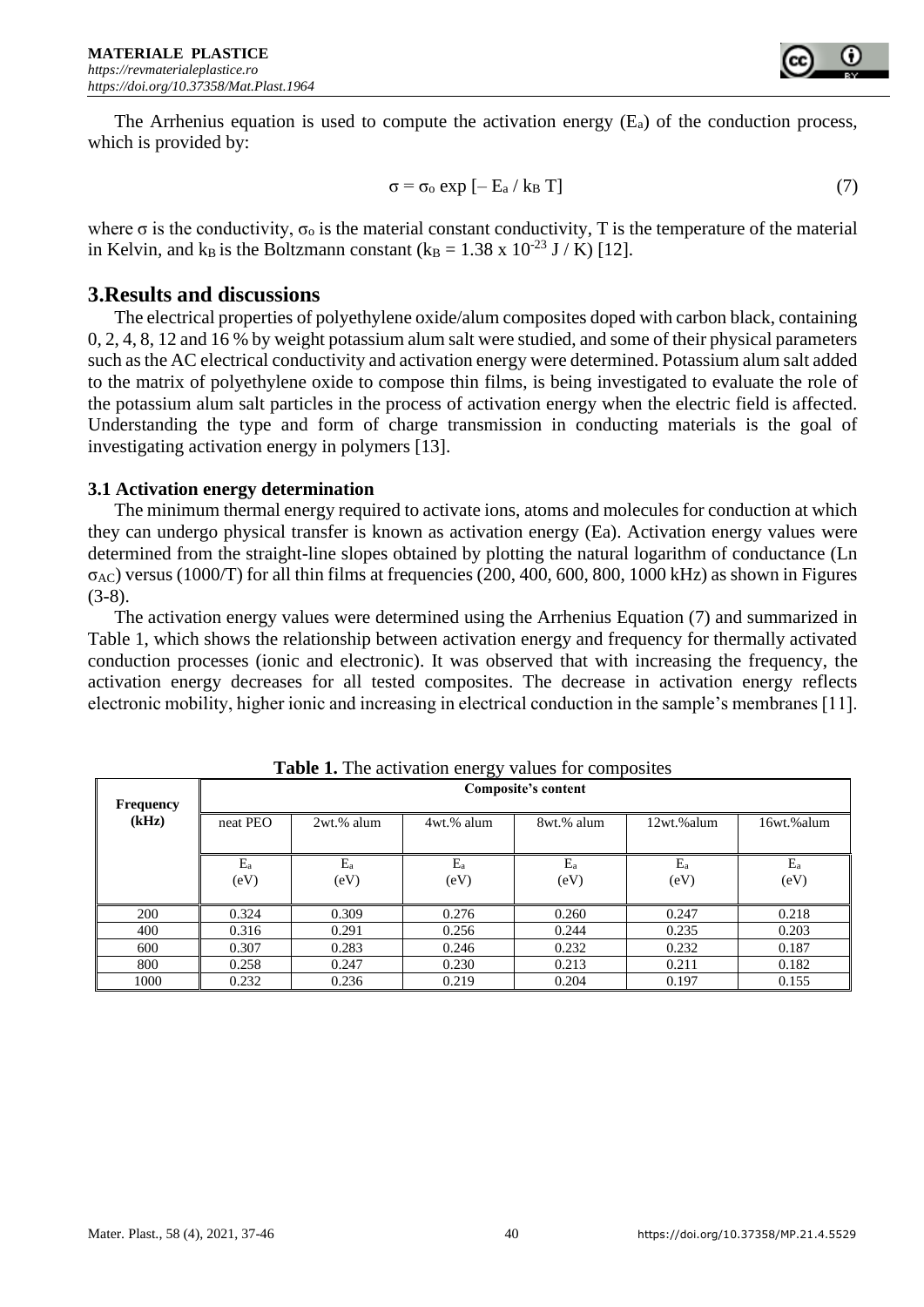











**Figure 5.** Ln ( $\sigma$ <sub>AC</sub>) versus (1000/T) for 4wt.%alum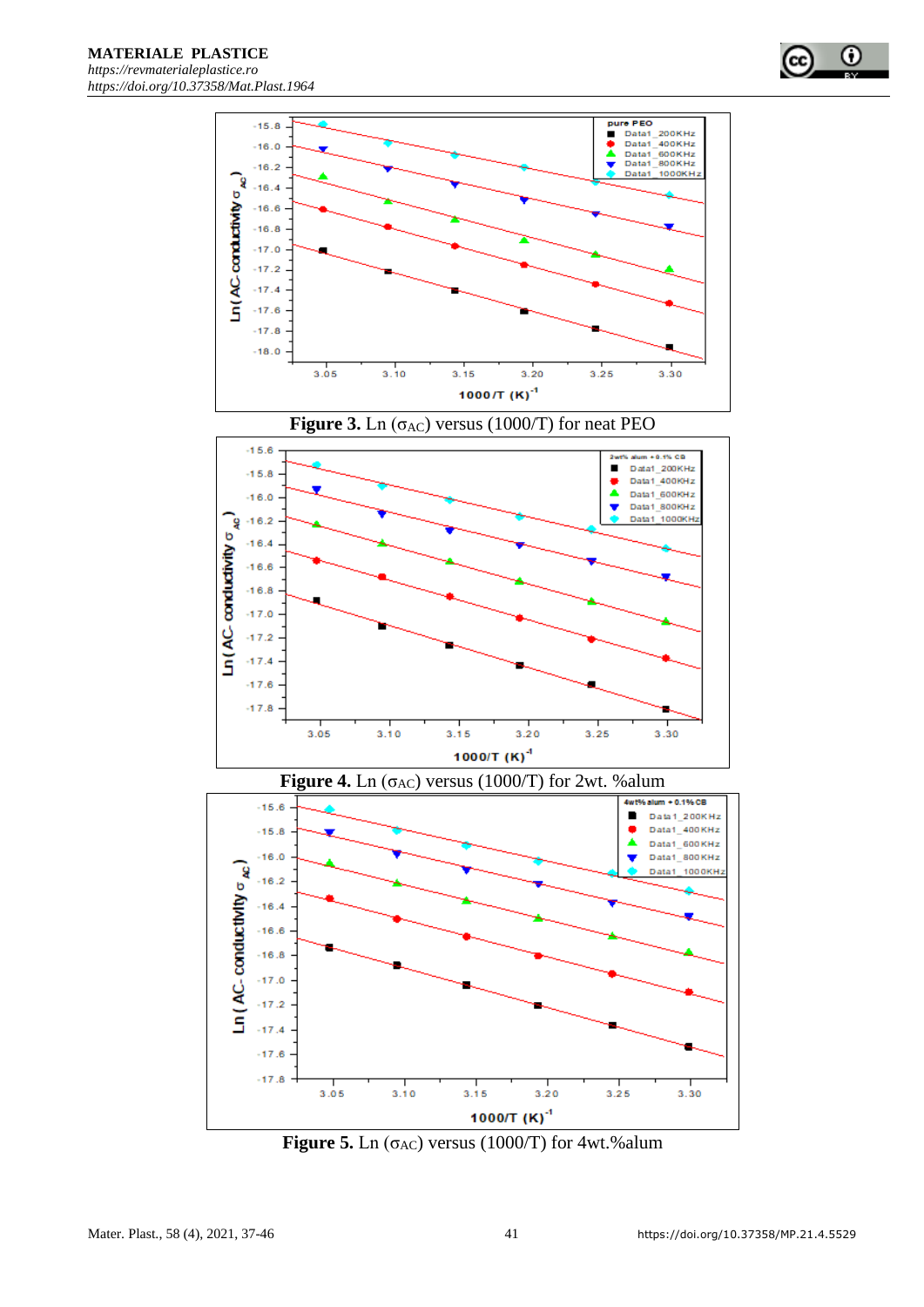









**Figure 8.** Ln  $(\sigma_{AC})$  versus (1000/T) for 16wt. % alum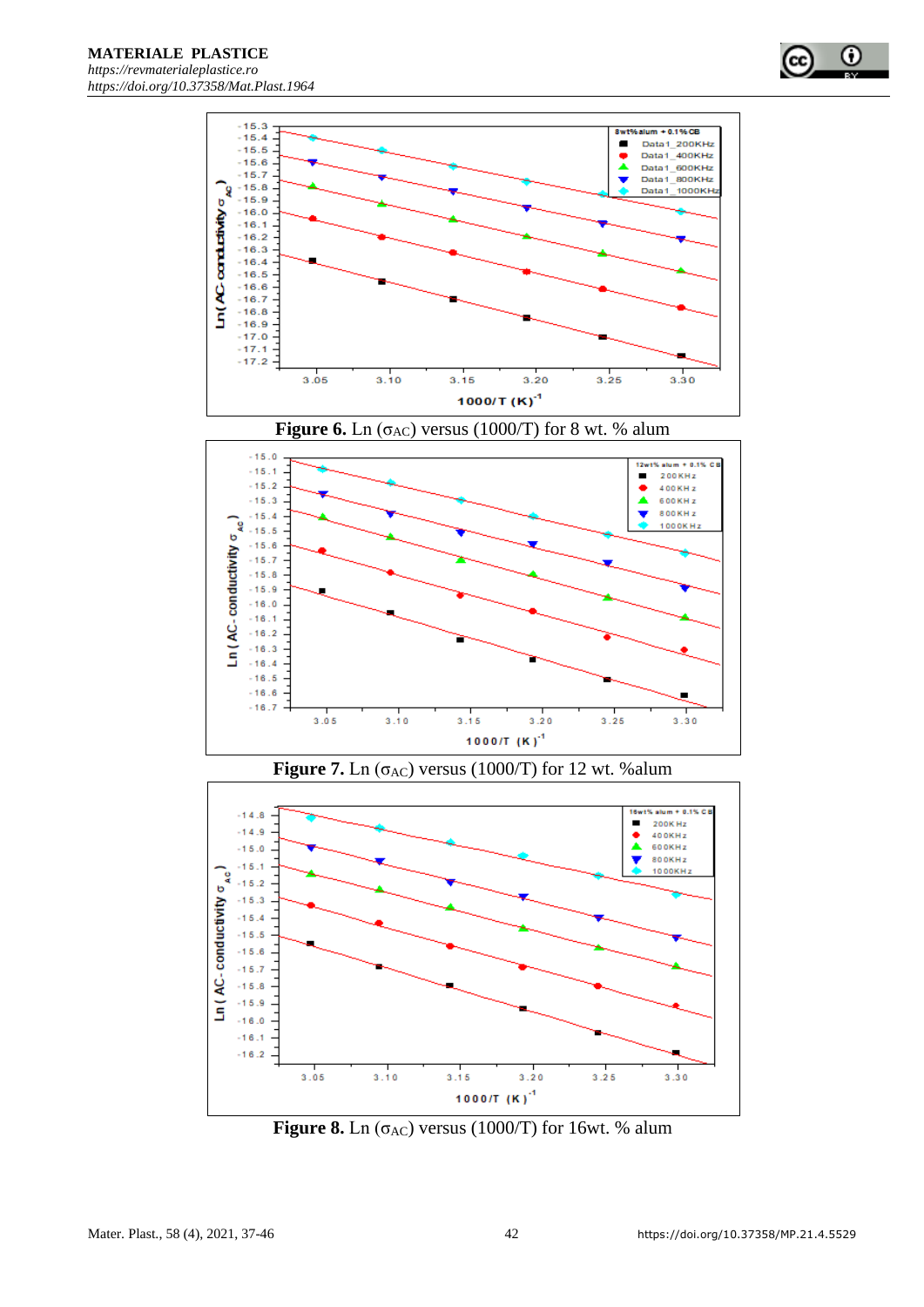

Table 2 contains the activation energy values for several composites at 600 kHz, which are drawn against the concentration in Figure 9 to investigate the effect of the alum concentration in the composites on the activation energy values. Figures 9 and 10 show that the highest conductivity value and the lowest activation energy values were observed in the 16 wt.% polyethylene oxide/alum sample (which has the largest potassium alum concentration), where the lowest  $\sigma_{AC}$  value and the highest activation energy were those of the neat polyethylene oxide sample. This noticed decrease in activation energy value means that the polyethylene oxide/ alum thin films energy will be narrower, referring to the production of localized energy states by heating, which increases the ability of the electron to tunnel or jump from the valence to conduction energy band and increases ion mobility, these occurrences increase the amorphous region in the polymer PEO and cause more active segmental motion, which activates the electron hopping process and so increases conductivity. The sudden decrease of activation energy from 12wt.% to 16 wt. % is due to the presence of large amounts of  $K^+$  and  $Al^{+3}$  ion in the composite, which improve the ionic conduction process.

Figure 11 shows that with increasing the frequency the  $(E_a)$  decreases because at higher field, more charges and ions are moved, causing more participation of activated ions conduction. It can be seen that (Ea) decreases at higher frequency and higher alum content.

Figure 12 shows that as the temperature rises, the values of AC-conductivity increase, implying that the values of activation energy decrease. The mobility at the localized sites bridged by the molecules of alum in the amorphous areas present in the polymer electrolyte could be controlling the observed rise in conductivity and decrease in (Ea) values with increasing temperature or alum content. The movement of carbon black particles attempting to build a percolation network can be accelerated by increasing temperature. Carbon black Particles may form in the matrix due to the (PEO) matrix's appropriate mobility at high temperatures, improving the sample's conductivity. The amorphous form of the polymer simplifies the quick  $K^+$  and  $Al^{+3}$  ion motions in the polymer complex, resulting in a low (Ea) for  $Al^{+3}$ and  $K^+$  ions in the alum transition. The ions  $Al^{+3}$  and  $K^+$  are involved in the ionic conduction process.

This observed behavior of alum composites seems to correlate with the E<sub>opt</sub> and AC conductivity behavior. Low activation energies indicate the presence of localized energy levels in the forbidden energy gap in the investigated composites that function as semiconducting materials [15,16].

At temperatures above 45°C, the (PEO) matrix has sufficient mobility, thus carbon black Particles,  $K^+$  and  $Al^{+3}$  ions could take place in the matrix which makes the conductivity increases suddenly in the samples with higher concentration of alum.

| Samples   | <b>Activation Energy</b><br>$E_a$ (eV) |  |  |
|-----------|----------------------------------------|--|--|
| neat PEO  | $0.3073 \pm 0.0077$                    |  |  |
| $2 wt.$ % | $0.2834 \pm 0.0071$                    |  |  |
| 4 wt.%    | $0.2461 \pm 0.0062$                    |  |  |
| 8 wt.%    | $0.2322 \pm 0.0058$                    |  |  |
| 12 wt.%   | $0.2320 \pm 0.0085$                    |  |  |
| 16 wt.%   | $0.1871 \pm 0.0047$                    |  |  |

**Table 2.** The activation energy values for composites at 600 kHz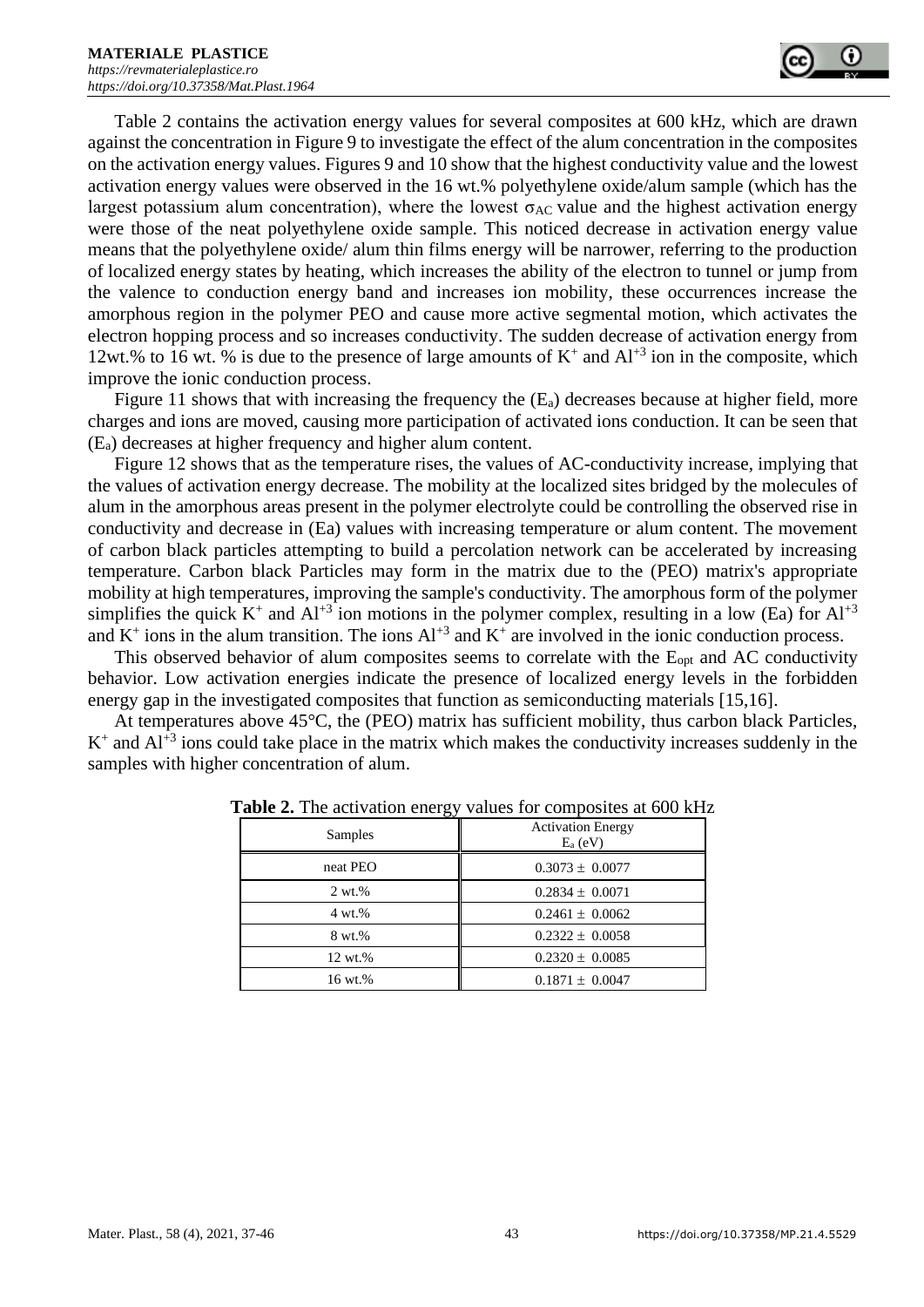

**Figure 9.** Variation of activation energy (E<sub>a</sub>) values with alum content at 600 kHz



Figure 10. Variation of AC conductivity with frequency

 $\bf \omega$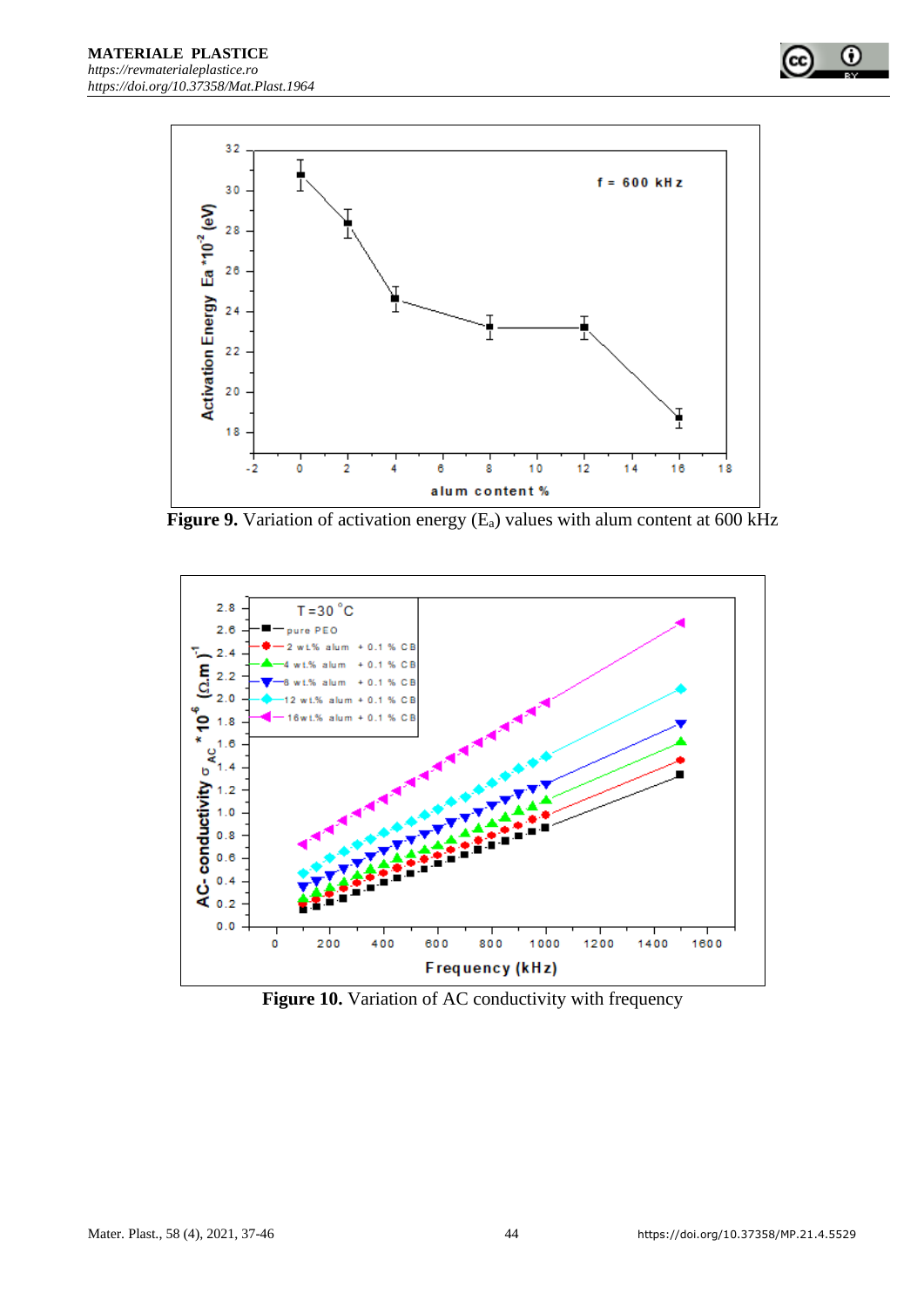



**Figure 11.** Variation of activation energy (Ea) with frequency at  $T=30^{\circ}C$ 



**Figure 12.** AC-conductivity( $\sigma_{AC}$ ) versus temperature for PEO/ alum composites

# **4. Conclusions**

The activation energy of poly (ethylene oxide) (PEO) packed with varied amounts of electrolyte potassium alum salt and doped with conductive carbon black (CB) nanoparticles (0.1wt%) was investigated. We deduced the following from the results:

- -The activation energy decreases with an increase in the potassium alum concentration.
- -The activation energy is decreased with increasing temperature.
- -The activation energy is decreased at a higher frequency.

#### **References**

1.WILLIAM, D., CALLISTER, Jr., Materials Science and Engineering. An Introduction 9<sup>th</sup> edition. New York: John Wiley and sons, 2014.